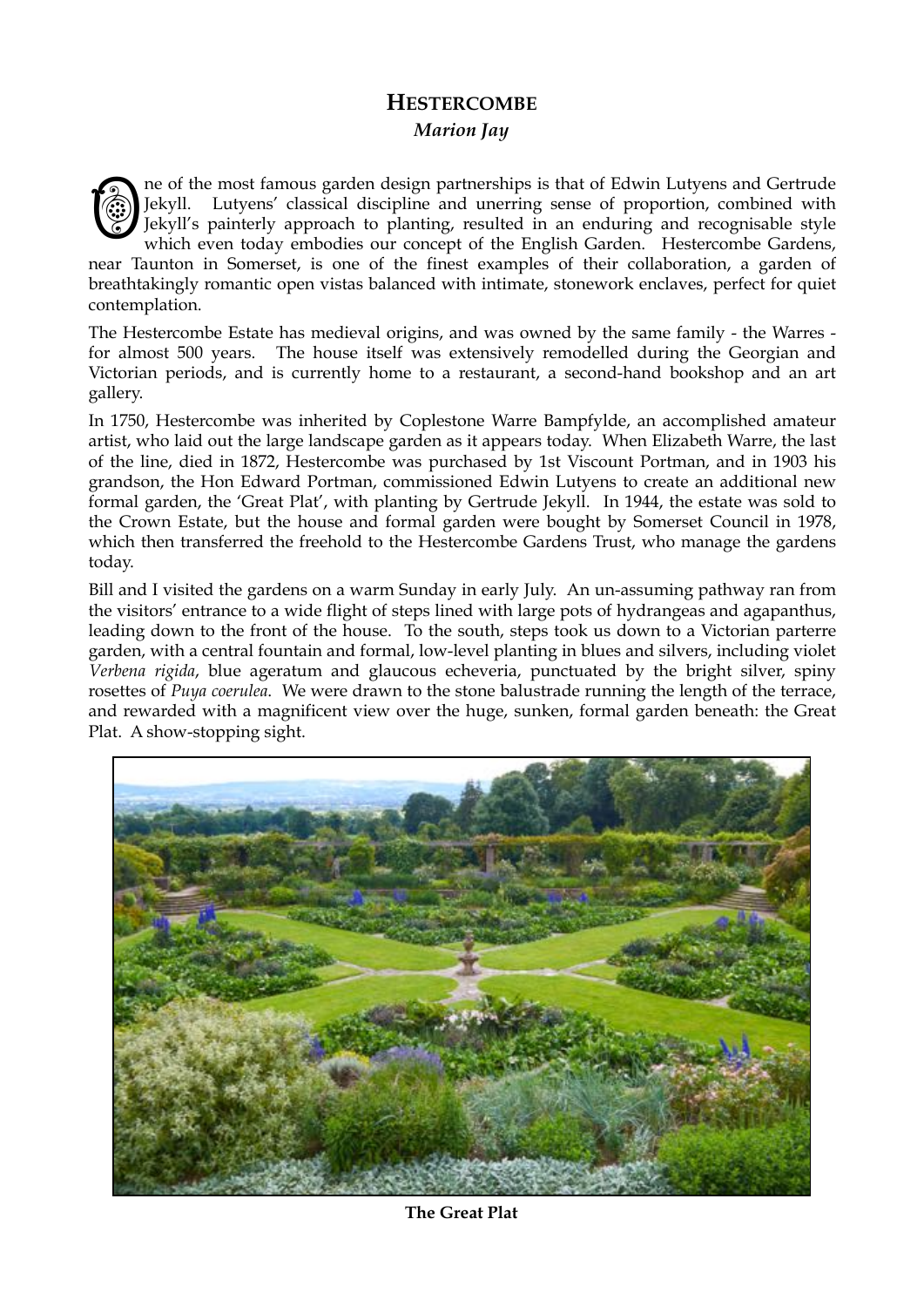

**Rosemary, santolina and lavender growing on the wall of the Great Plat**

Arranged within a diagonal axis of grass and stonework paths, four large, symmetrical, triangular beds were given height by clumps of luminously blue delphiniums and creamy *Lilium regale*. Broad bands of bergenia edging brought a solidity to the design. Straight rills, colonised by yellow mimulus and deep blue irises, ran east and west of the Great Plat, leading to a wide, stone-pillared pergola clad in wisteria, vines, and white and pink climbing roses, which marked the southernmost edge of the formal garden. Beyond, the glorious Somerset countryside spread out towards the Blackdown Hills in the distance. We stood a long time taking it all in.

Exploration revealed the intricacy of Lutyens' design. An inviting path to one side led to a secluded niche complete with lion's head fountain supplying a small circular pool where whirligig beetles dervished, enclosed by exquisite stonework walls topped with bronze putti. As I descended into the Great Plat, I turned to find the south-facing wall billowing with rosemary and santolina growing in the stonework. A Lutyens-style bench overlooking the garden was nestled amongst drifts of metallic *Eryngium giganteum*, the blue pompons of *Echinops ritro* 'Veitch's Blue' and aromatic clouds of lavender and nepeta. Everywhere, *Erigeron karvinskianus* had self-seeded amongst the paving, softening the edges and contributing to the nebulous effect. The terrace was resonant with the sound of bees.



**One of two rills running east and west of the Great Plat, colonised by mimulus**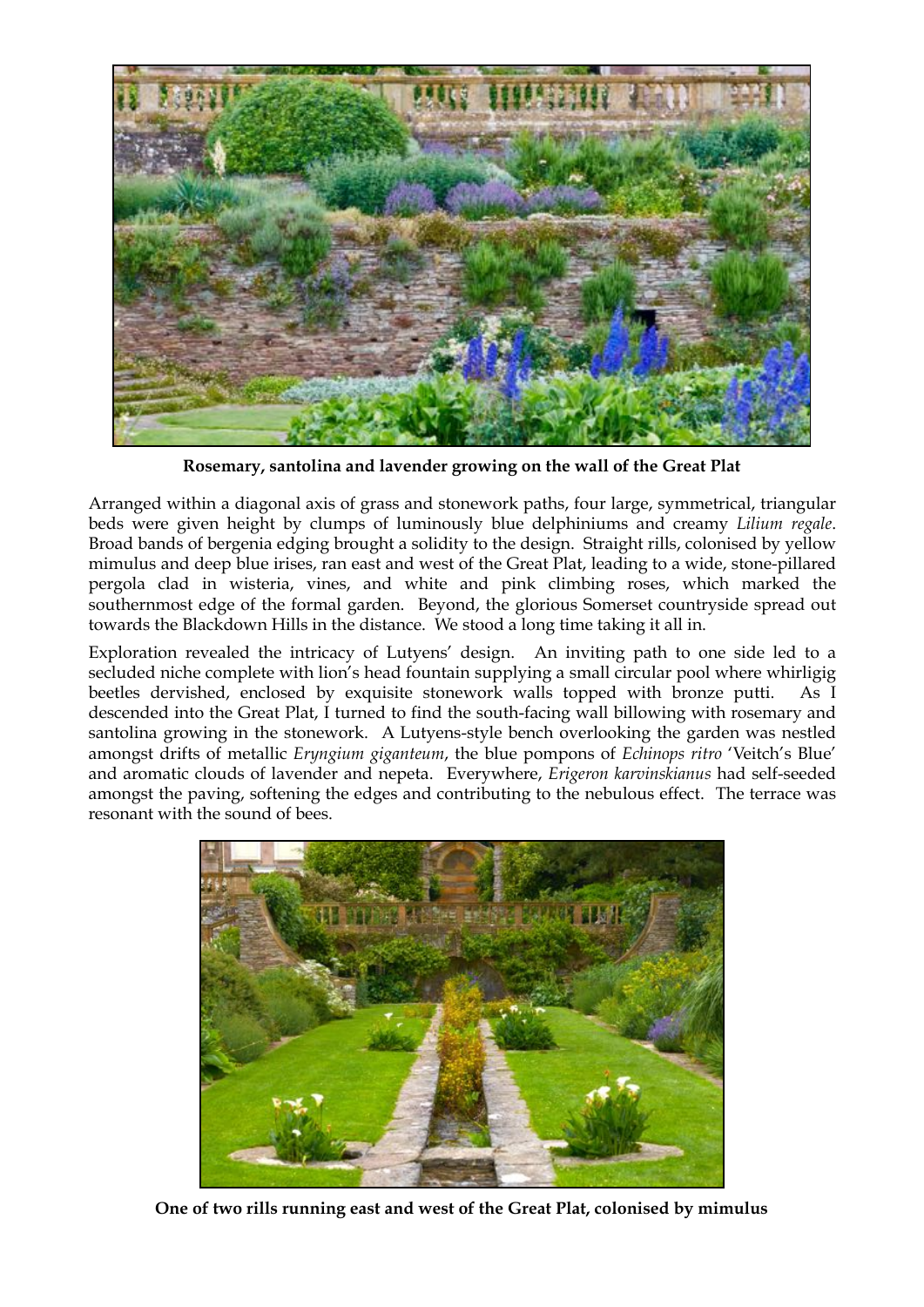Wandering the paths of the sunken Great Plat, I noticed how still the air was there. It is a warm and sheltered environment for plants and I found self-seeded nicotiana thriving as they never did in my garden in Hertfordshire. Primrose-hued spires of tall candelabra verbascums adorned the edges, and viper's bugloss provided flashes of brilliant blue against the more modest charms of newly-budding herbaceous clematis. The ghostly pale mauve daisies of *Berkheya purpurea* stood out, so curiously out of place wherever they grow. Walking the length of the pergola at the rear of the Great Plat, I was charmed by the 'clair-voyee' feature at either end; an opening in the wall affording a glimpse of Friesian cows grazing in the field next door.



**The steps to the Dutch Garden**



**The Dutch Garden**